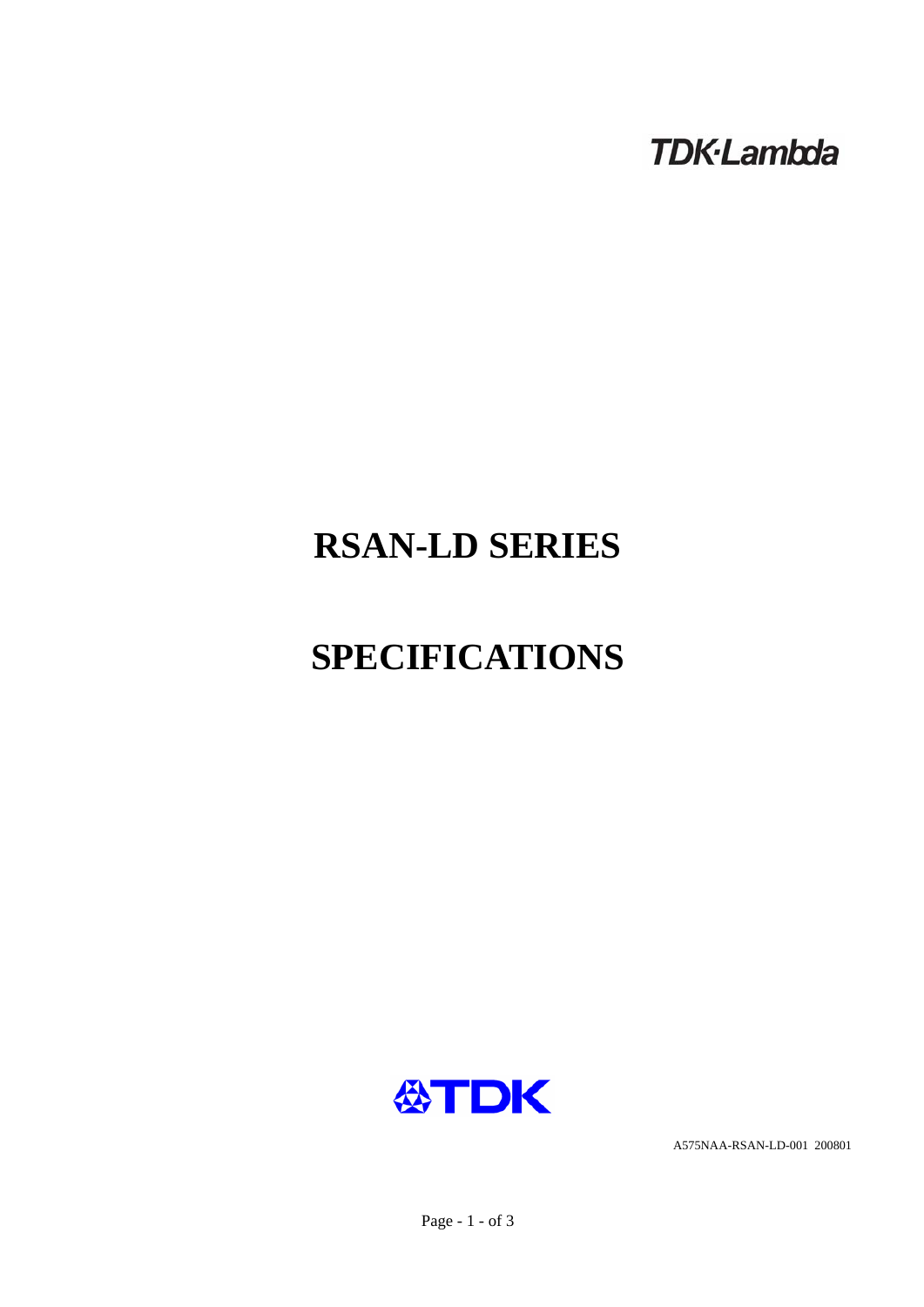### **RSAN-LD SERIES**

## **SPECIFICATIONS**

|                | Items                                                             |            | Model                                                                                                                                     | RSAN-2003LD                                  | <b>RSAN-2006LD</b> | RSAN-2010LD | RSAN-2016LD | RSAN-2020LD |  |  |
|----------------|-------------------------------------------------------------------|------------|-------------------------------------------------------------------------------------------------------------------------------------------|----------------------------------------------|--------------------|-------------|-------------|-------------|--|--|
| $\mathbf{1}$   | Rated Voltage (AC, DC)                                            |            | V                                                                                                                                         | 250                                          |                    |             |             |             |  |  |
| $\overline{2}$ | Rated Current (AC, DC)<br>$*1$                                    |            | A                                                                                                                                         | 3                                            | 6                  | 10          | 16          | 20          |  |  |
| 3              | <b>Test Voltage</b><br>(terminals to base plate, 1min AC)         |            | V                                                                                                                                         | 2500 at $20\pm15^{\circ}$ C, 65 $\pm$ 20 %   |                    |             |             |             |  |  |
| $\overline{4}$ | <b>Isolation Resistance</b><br>(terminals to base plate, 500V DC) |            | $M \Omega$                                                                                                                                | 100 min. at $20\pm15^{\circ}$ C, $65\pm20$ % |                    |             |             |             |  |  |
| 5              | Leakage Current                                                   | 250V, 60Hz | mA                                                                                                                                        | $0.01$ max.                                  |                    |             |             |             |  |  |
| 6              | DC Resistance (both lines)                                        |            | $m \Omega$                                                                                                                                | 250                                          | 110                | 40          | 20          | 10          |  |  |
| 7              | Temperature Rise                                                  |            | $\rm ^{\circ}C$                                                                                                                           | 30 max.                                      |                    |             |             |             |  |  |
| 8              | <b>Operating Temperature</b>                                      |            | $\rm ^{\circ}C$                                                                                                                           | $-25 - +85$                                  |                    |             |             |             |  |  |
| 9              | <b>Operating Humidity</b>                                         |            | ٠                                                                                                                                         | $15 - 85$ % RH                               |                    |             |             |             |  |  |
| 10             | <b>Storage Temperature</b>                                        |            | $\rm ^{\circ}C$                                                                                                                           | $-25 - +85$                                  |                    |             |             |             |  |  |
| 11             | <b>Storage Humidity</b>                                           |            | $\overline{a}$                                                                                                                            | $5 \sim 85$ % RH                             |                    |             |             |             |  |  |
| 12             | Vibration<br>$\overline{\phantom{a}}$                             |            | Frequency : 10~55Hz Acceleration : 9.8m/s <sup>2</sup> , Sweep for 1 min.<br>Dimension and times : X, Y and Z directions for 1 hour each. |                                              |                    |             |             |             |  |  |
| 13             | <b>Safety Standards</b>                                           |            | $\overline{\phantom{a}}$                                                                                                                  | EN60939 (SEMKO), UL1283, CSA C22.2 No.8      |                    |             |             |             |  |  |
| 14             | Weight                                                            |            | g                                                                                                                                         | 200                                          | 260                | 260         | 260         | 260         |  |  |

#### **NOTE**

 \*1 Value for Ta less than 55 °C (include 55 °C) For Ta more than 55 °C (not include 55 °C) According to the derating curve shown on the right.



#### **CAUTION**

·Specifications which provide more details for the proper and safe use of the described product are available upon request.

·All specification are subject to change without notice.

A575NAA-RSAN-LD-001 200801